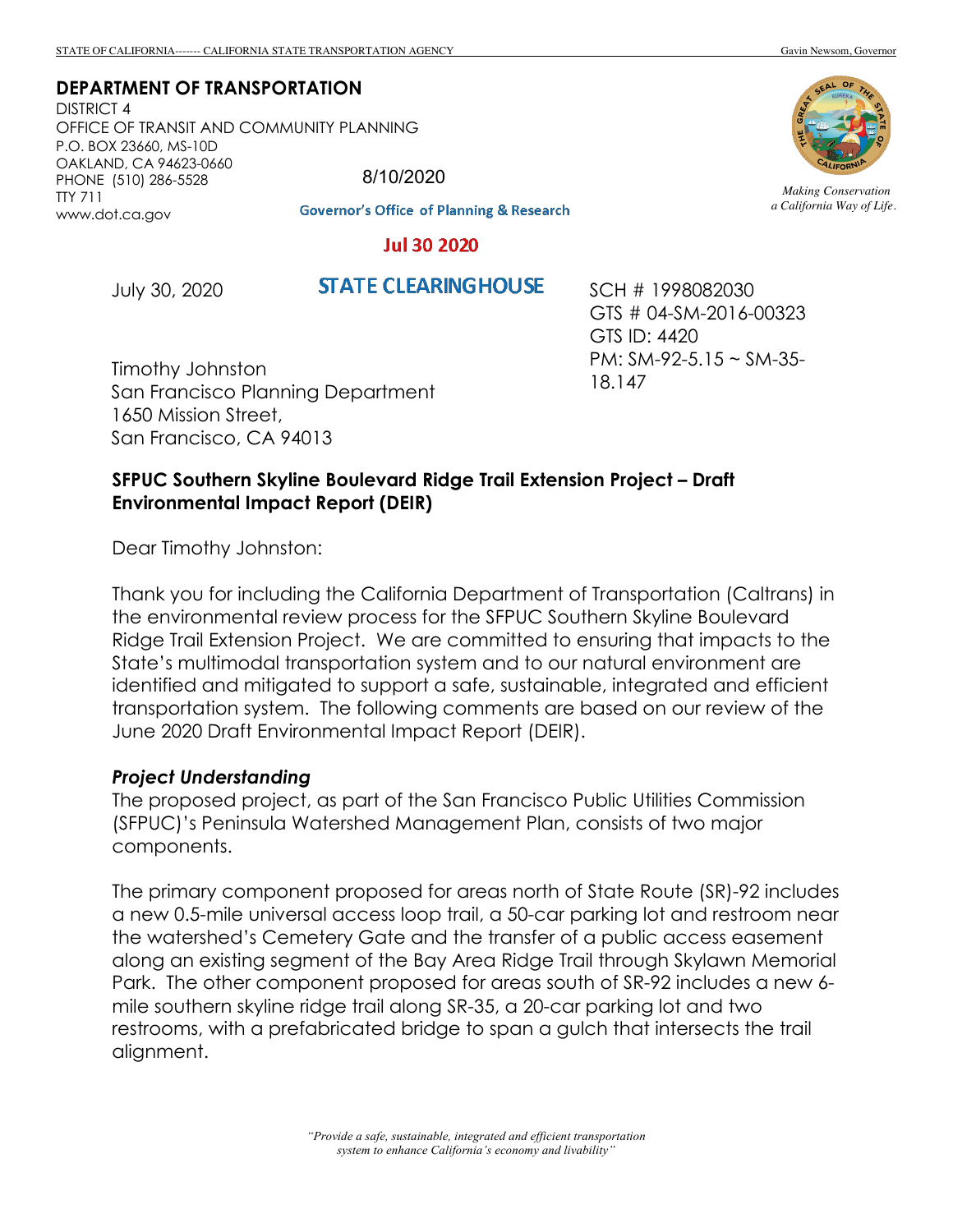Timothy Johnston July 30, 2020 Page 2

The project area, directly adjacent to SR-35, includes watershed lands along the Fifield-Cahill ridge trail, approximately 1.5 miles north of SR-92/SR-35 intersection, and watershed lands extending south from SR-92 approximately 6 miles to the Phleger Estate boundary and east from SR-35 a few hundred feet.

## *Highway Operations*

For Figure 2-3b on page 95, construction access should not be placed on curves where sight distance is limited, especially if large trucks are accessing these areas.

For Section 2.6.12 Construction Schedule on page 111, please update the construction schedule which currently states "project construction would begin in the summer of 2020".

For the Construction Impacts section on page 196, the construction truck traffic should be limited to the non-commute weekday peak period 9am-3pm as much as possible to reduce the traffic impacts to SR-35, SR-92 and I-280.

For the proposed mitigation discussed under the Impact TR-5 on page 209, please coordinate with Caltrans to determine the feasibility of the proposed mitigations. It could be considered as a feasible mitigation for the Impact TR-5 If the mitigation is analyzed to show that it could mitigate the impact without causing any other significant traffic operational concerns and is designed in accordance with Caltrans standards.

For the Mitigation Measure M-TR-5b on page 210, please analyze the feasibility of a dual roundabout at this location and how many lanes would be needed through the roundabout to address the potential impacts to vehicles on SR-92 and/or SR-35 to determine if this is a feasible mitigation.

# *Hydraulics*

Please ensure that any increase in stormwater needs to be treated and contained on the project site to leave no impact to the State Drainage Systems. Also, any floodplain impacts must be documented and mitigated using the most updated Federal Emergency Management Agency (FEMA) information.

# *Construction-Related Impacts*

Project work that requires movement of oversized or excessive load vehicles on state roadways requires a transportation permit that is issued by Caltrans. To apply, visit: https://dot.ca.gov/programs/traffic-operations/transportationpermits.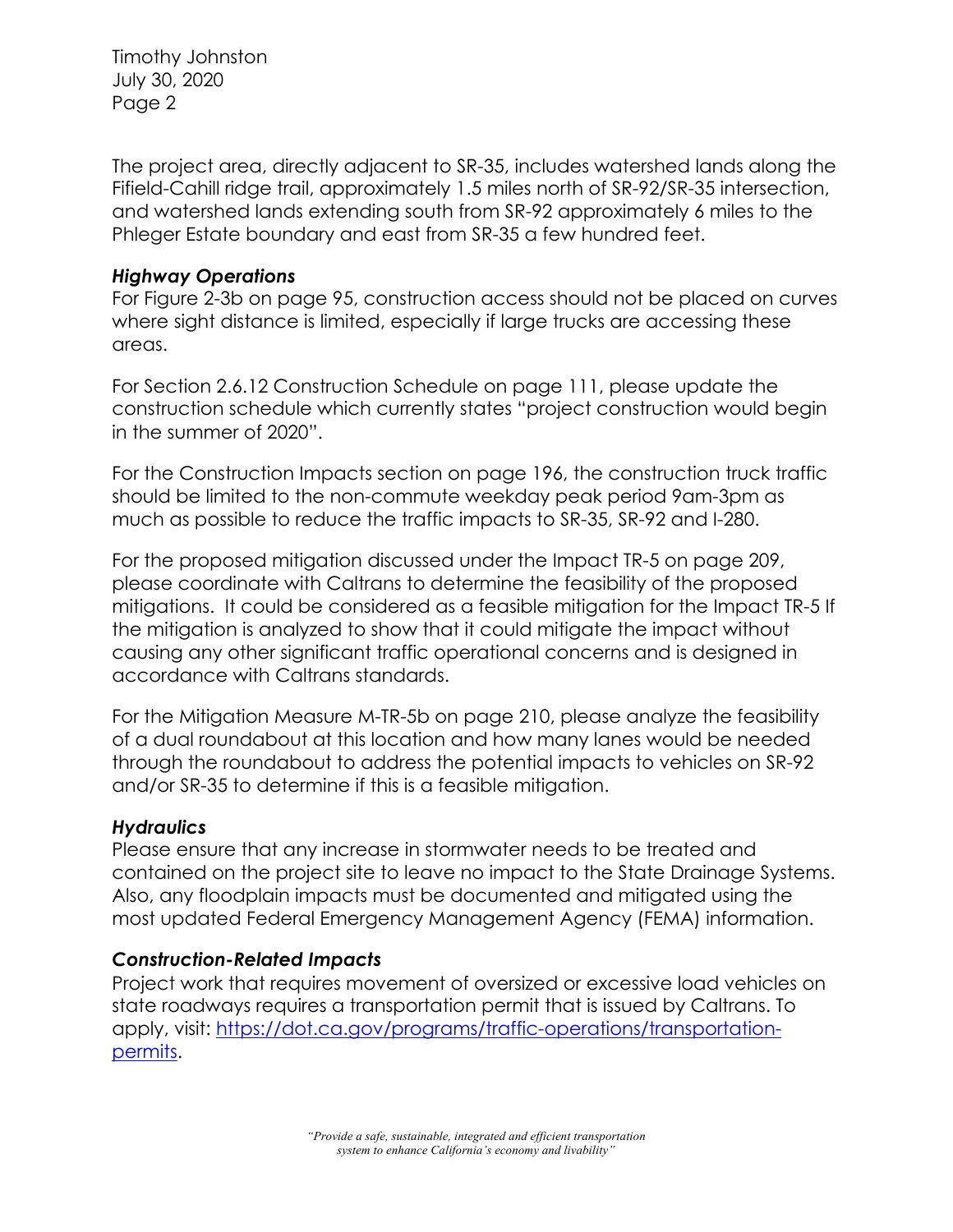Timothy Johnston July 30, 2020 Page 3

Prior to construction, coordination is required with Caltrans to develop a Transportation Management Plan (TMP) to reduce construction traffic impacts to the State Transportation Network (STN).

## *Lead Agency*

As the Lead Agency, the San Francisco Planning Department is responsible for all project mitigation, including any needed improvements to the STN. The project's fair share contribution, financing, scheduling, implementation responsibilities and lead agency monitoring should be fully discussed for all proposed mitigation measures.

## *Encroachment Permit*

Please be advised that any permanent work or temporary traffic control that encroaches onto the State Right-of-Way (ROW) requires a Caltrans-issued encroachment permit. If any Caltrans facilities are impacted by the project, those facilities must meet American Disabilities Act (ADA) Standards after project completion. As part of the encroachment permit submittal process, you may be asked by the Office of Encroachment Permits to submit a completed encroachment permit application, six (6) sets of plans clearly delineating the State ROW, six (6) copies of signed, dated and stamped (include stamp expiration date) traffic control plans, this comment letter, your response to the comment letter, and where applicable, the following items: new or amended Maintenance Agreement (MA), approved Design Standard Decision Document (DSDD), approved encroachment exception request, and/or airspace lease agreement.

To download the permit application and to obtain more information on all required documentation, visit https://dot.ca.gov/programs/trafficoperations/ep/applications.